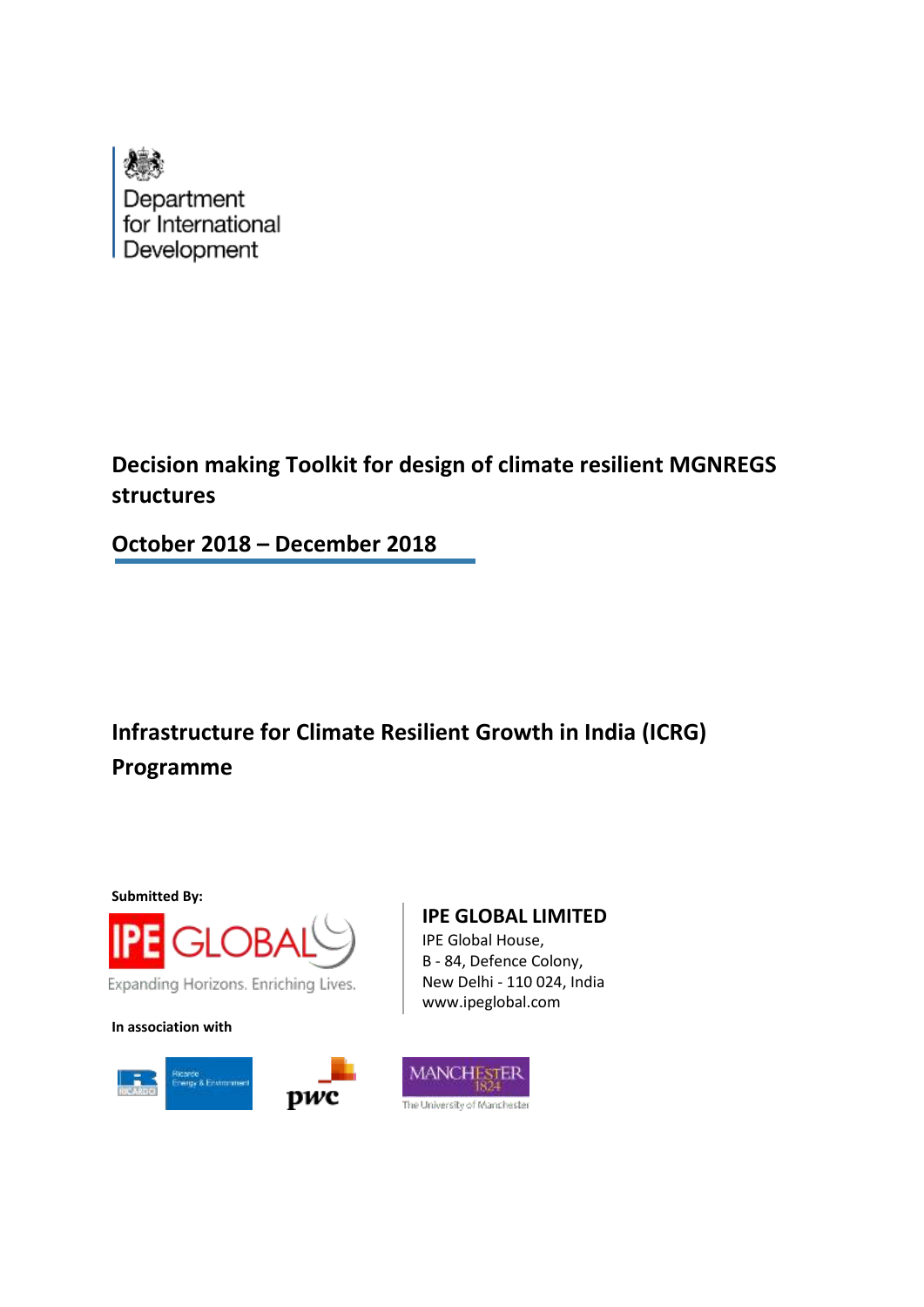# **Background and scope for the Toolkit**

The Mahatma Gandhi National Rural Employment Guarantee Act (MGNREGA), is the world's largest social security programme that guarantees 'right to work'. Promulgated with the objectives of "enhancing livelihoods security in the rural area by providing at least 100 days of guaranteed wage employment in a financial year, to every household whose adult members volunteer to do unskilled manual work", MGNREGA also endeavors to create durable assets and strengthen the livelihoods resource base mainly by Gram Panchayats (GPs) through works selection and implementation. Natural resource management (NRM) works that address the issues poverty and marginalization like drought, flood, deforestation, limited irrigation potential, and soil erosion are prioritized, and employment generation is maintained on a sustainable basis through yearly labour budgets of Gram Panchayats.

Since its inception, MGNREGA is now under implementation in 691 districts, covering 6918 blocks and 2,62,436 Gram Panchayats. The financial outlay for MGNREGA has been more than INR 48,000 crores and expenses on both individual and community NRM works averaged around 58% in FY 2018-19. Around 1.6 crores of permissible works are under implementation in FY 2018-19. In recent years, MGNREGA has enhanced its focus on watershed approach to harnesses its great potential for promoting inclusive and sustainable livelihoods through creating durable and productive assets. Complemented with approaches of Mission Antyodaya and Mission Water Conservation (MWC), MGNREGA has great potential for catering and up-scaling natural resource management works.

MGNREGA work implementation requires strong technical backstopping for site selection, work selection, design and estimate preparation and quality implementation. For ensuring the durability and productivity of the NRM assets, proper site selection, proper designing of structures based on localized biophysical characteristics and quality assurance during implementation are important sequential processes. The Ministry of Rural Development, Government of India has standardized technical manuals, like 'Samarthya' and 'Saksham' with details of the technical aspects of major permissible MGNREGA works. These technical training manuals orient the technical grassroots functionaries on the basics of work objective, selection criteria, principles of design parameters and maintenance schedule of different NRM works. The contents of the training manuals and other reference NRM literature provides scope to develop a Tool kit as a ready reckoner to help these technical personnel to quickly customize the design, drawing and estimates of NRM works based on collected biophysical and climatic data.

The Infrastructure for Climate Resilient Growth (ICRG) programme, a technical cooperation programme between the Ministry of Rural Development (MoRD), Government of India and Department of International Development (DFID), United Kingdom, aims to strengthen the existing capacities of the implementation agencies and demonstrate evidence-based results for climate resilient planning and implementation under MGNREGA. In order to build the capacity of the implementation agencies, technical functionaries and communities, ICRG has conducted a series of technical training programmes to demonstrate participatory planning and watershed based scientific planning for the works under MGNREGA. The training intended to develop the capacities of the implementing agencies and demonstrate climate compatible design of infrastructure under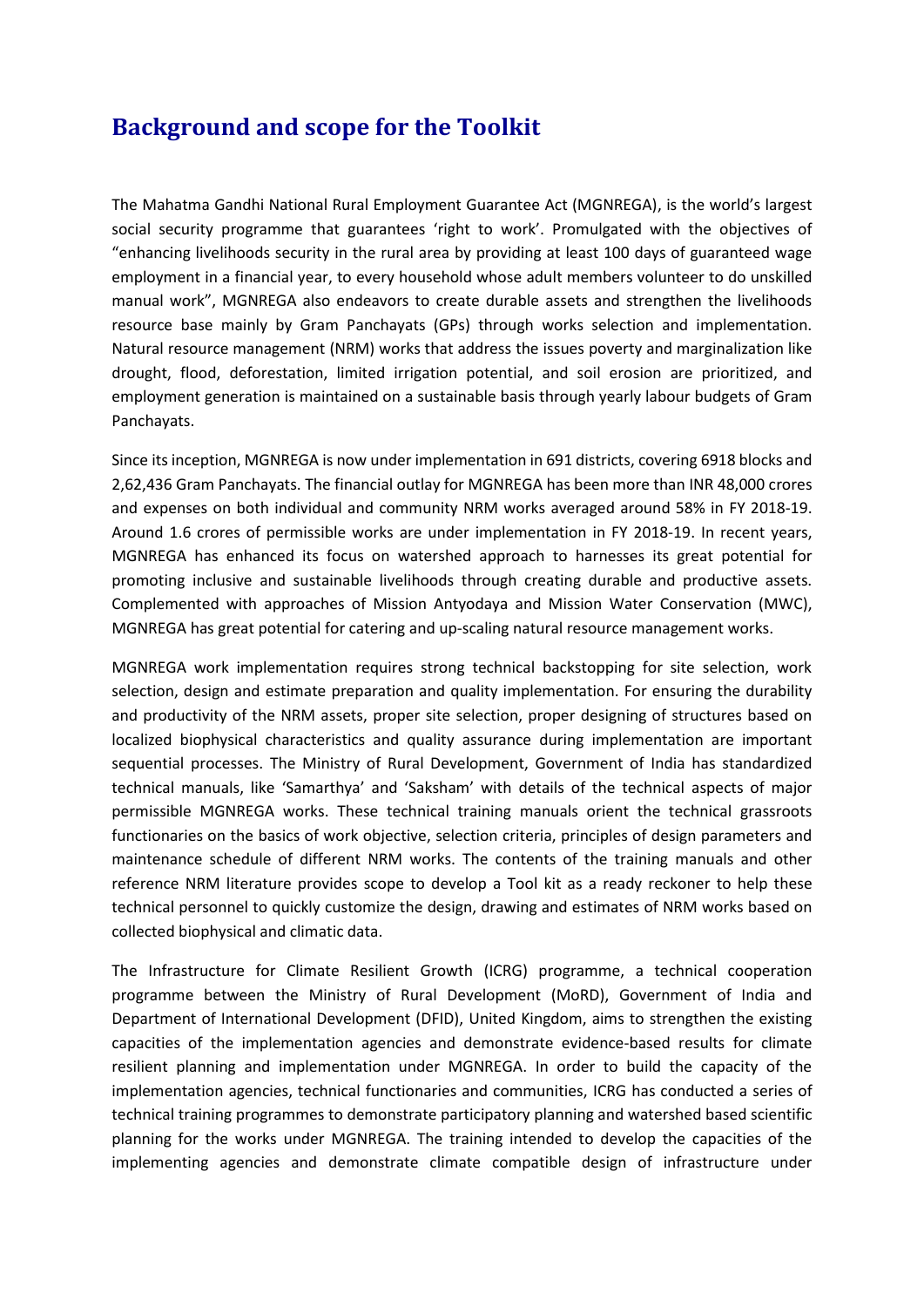MGNREGA. Specifically, the ICRG training programmes focus on enhancing the capacities of technical personnel on appropriate selection of NRM works, site selection, design, drawing, estimate preparation, use of GIS information for planning of works, development of project reports and quality assurance during implementation.

Learning from the ICRG training progrmmes, reference resource materials and based on the requests of field technical personnel, ICRG has developed a customized user-friendly excel based tool that enables quick design, drawing and estimate preparation for major permissible NRM works of MGNREGA. This module is developed as a toolkit to assist grassroot technical personnel in designing and preparing drawings and estimates of NRM works. This toolkit is also developed with a view to help the technical personnel to critically use and analyze different local biophysical factors in designing different NRM works.

## **Objective of this Toolkit**

- 1. To provide users with a set of technical principles and norms that act as a guide for proper design of NRM works.
- 2. To enable technical personnel to easily customize design, draw and prepare estimate of key NRM works undertaken in MGNREGA using localized field level information.
- 3. To customize a user-friendly toolkit as a connected system that links design, drawing and estimate for informed decision-making.

### **Who can use the Toolkit?**

The Toolkit can be used by the MGNREGA technical personnel like –Technical Assistant and Sub-Engineers of MGNREGA (Estimate Creator Under SECURE). The Toolkit can also be used by any technical personnel that are engaged with soil and water conservation works under watershed management or natural resource management.

### **What does the Toolkit contain?**

The Toolkit contains specific excel based sheets to assist the technical personnel in design, drawing and estimate preparation for major NRM works. The specific excel based sheets are created for (a) Loose Boulder Check, (b) Earthen Gully Plugs, (c) Earthen Dam, (d) Check Dam (with gates), (e) Stop Dam (without gates), (f) Staggered Contour Trenches, (g) Continuous Contour trenches, (h) Contour Bunds, (i) Farm Bunding, (j) Farm Pond, (k) Recharge Pits, (l) Gabion structure,(m)Underground Dykes and (n) 30-40 model. Each excel based sheet computes design, drawing and estimate based on the input field level data collected from the site. The Toolkit provides an option to use historical or projected rainfall data wherever required in the design process. Based on the climate variability, either historical or projected rainfall data may be used to customize the design, drawing and cost estimation.

# **How to use this Toolkit?**

Firstly, based on their site visit and consultation with community members, technical personnel must decide on the "choice of NRM work". Thereafter, field staff or technical personnel must record the basic required biophysical field level data from the site. Other data like weather parameters, ground water potential, lineaments, geomorphology, etc., required for designing NRM works, can be collected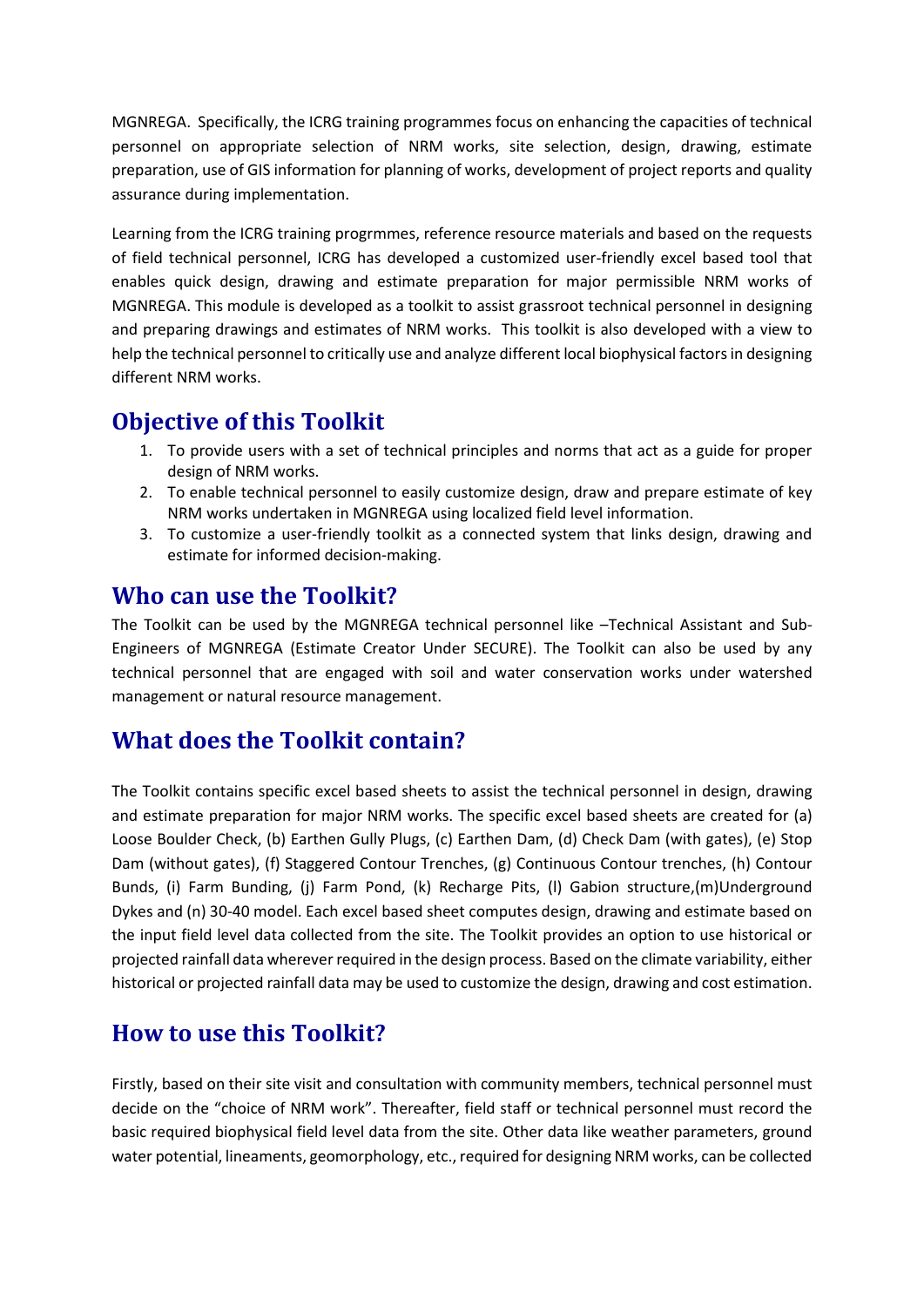from secondary sources. Subsequently, the data is to be entered in the "work specific excel based sheet".

Each work specific excel based sheet requires measured field level data as "input" (always marked in yellow cell in the excel Toolkit) to compute the different design parameters. The tool is designed in a way that data entry is "minimum but essential". Based on the input data, required design factors (bill of quantities) are computed. Moreover, based on the input data, customized drawings of NRM works with specific measurement details are developed as integrated formula based connected cells in a separate excel sheet. The computed design factors are then linked with the schedule of rates of Chhattisgarh<sup>1</sup> and item wise estimates of costs can be computed in another integrated formula based linked excel sheet. The item wise estimates are separated by material and labour component costs. Based on the field conditions and permissible scope, the user can change certain input data and analyze the changes in design, drawing and cost estimates. The best suited design, drawing and cost estimate can be finalized for administrative approval.

# **Limitations of the Toolkit**

The Toolkit performs well for individual specific NRM works. However, in case, the work requires integration with other NRM works (like masonry check dam with extended earthen embankment, or loose boulder check with earthen gully plugs), separate specific design, drawing and cost estimates must be prepared. The current Toolkit cannot prepare "composite" design, drawing and cost estimation of integrated structures. Secondly, the Toolkit works effectively when design of "new" NRM works is proposed – in its current form, it cannot design "renovation" related works.

# **Scope of the Toolkit**

**.** 

Going forward, the Toolkit has the following potential:

- It may be converted into a web-based training module.
- It can be developed as an android based application that will allow field technical functionaries to enter the field level data on site and compute the design, drawing and cost estimates. The subsequent outputs can be shared with the local communality and customized as required.
- This Toolkit has been designed for key NRM works permissible under MGNREGA. It may be extended to cover other permissible works.

<sup>&</sup>lt;sup>11</sup> For this document, the Schedule of Rates of Chhattisgarh has been used. This can be customized for any state.